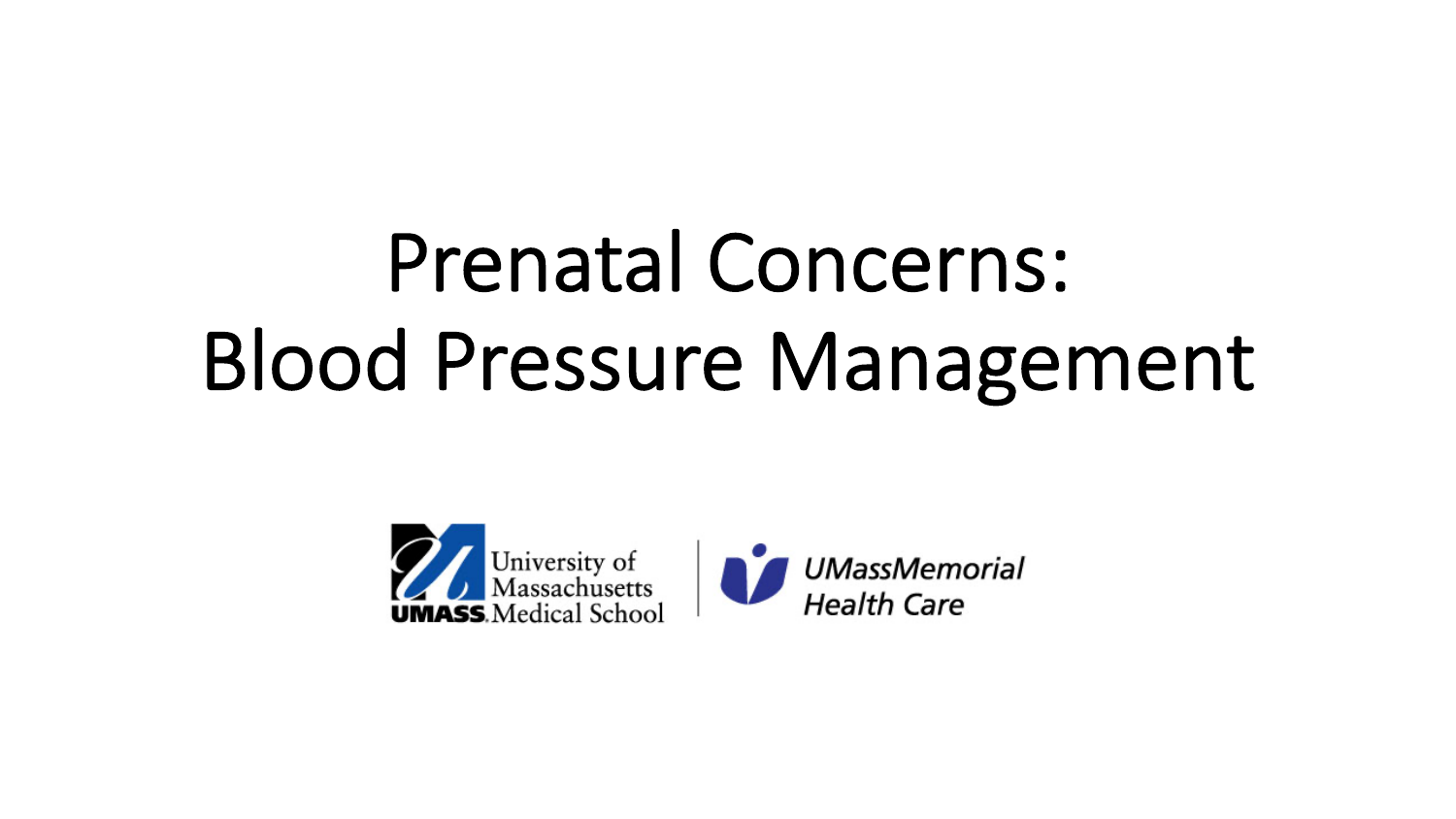## The problem

- How to monitor blood pressure in pregnancy given Covid-19 pandemic?
	- Decreased office visits + Increased telehealth...
		- = Decreased blood pressure monitoring, or
		- ≠ Decreased blood pressure monitoring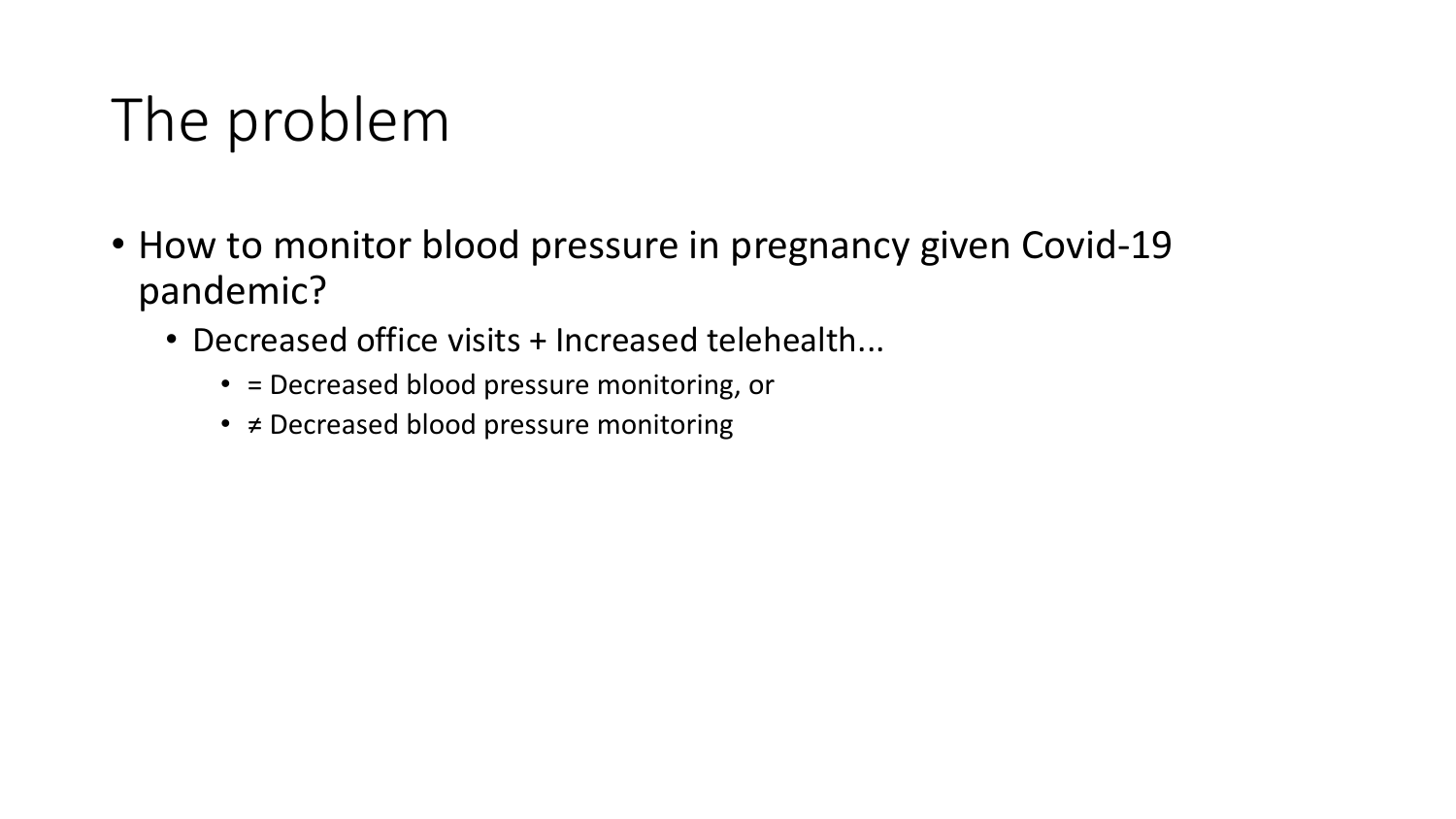### The solution: Front end

- Ambulatory blood pressure management
	- ACOG mentions blood pressure monitoring via telehealth (ACOG 2020a; ACOG 2020b)
		- Only postpartum monitoring is mentioned
- Our solution (NB: work-in-progress)
	- Generalists and MFMs participate
		- 1. Low-risk women, no prescription?
		- 2. High-risk women, write prescription and associate indication
			- Diabetes, multiples, history of preeclampsia, etc.
		- 3. Ask patient to use family member's cuff
		- 4. Office of Philanthropy plans to get funding to donate cuffs
		- 5. If all fails, \$15-\$20 at pharmacy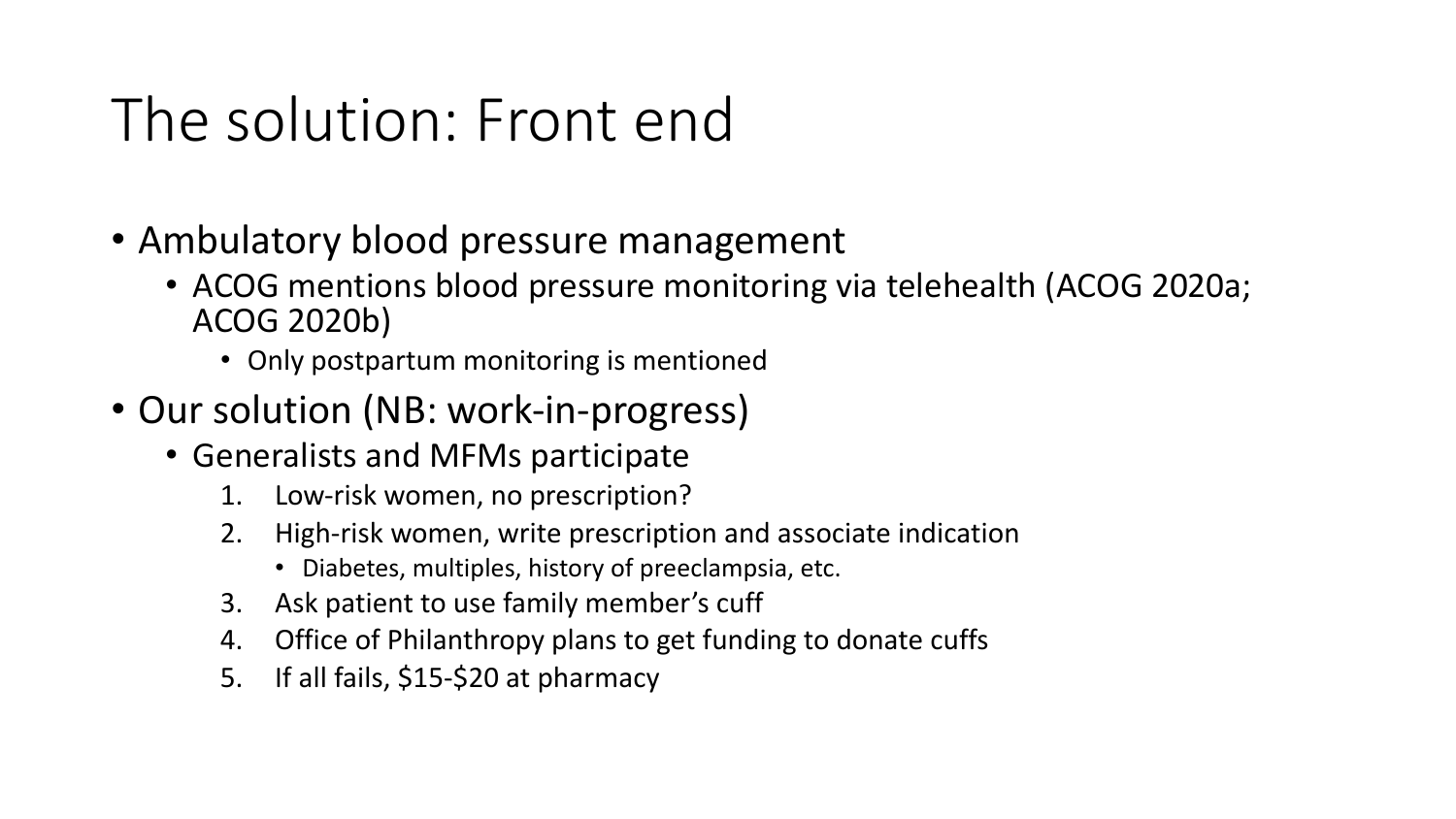### The solution: Back end

- The work-in-progress
	- Do patients actually get the device?
		- Must go to DME provider?
		- Denied by insurance?
		- Never picked up?
	- How are data reviewed?
		- Set a frequency of measurements,
		- Set thresholds to call provider,
		- Set regular review of measurements.
- Know the limitations of telehealth